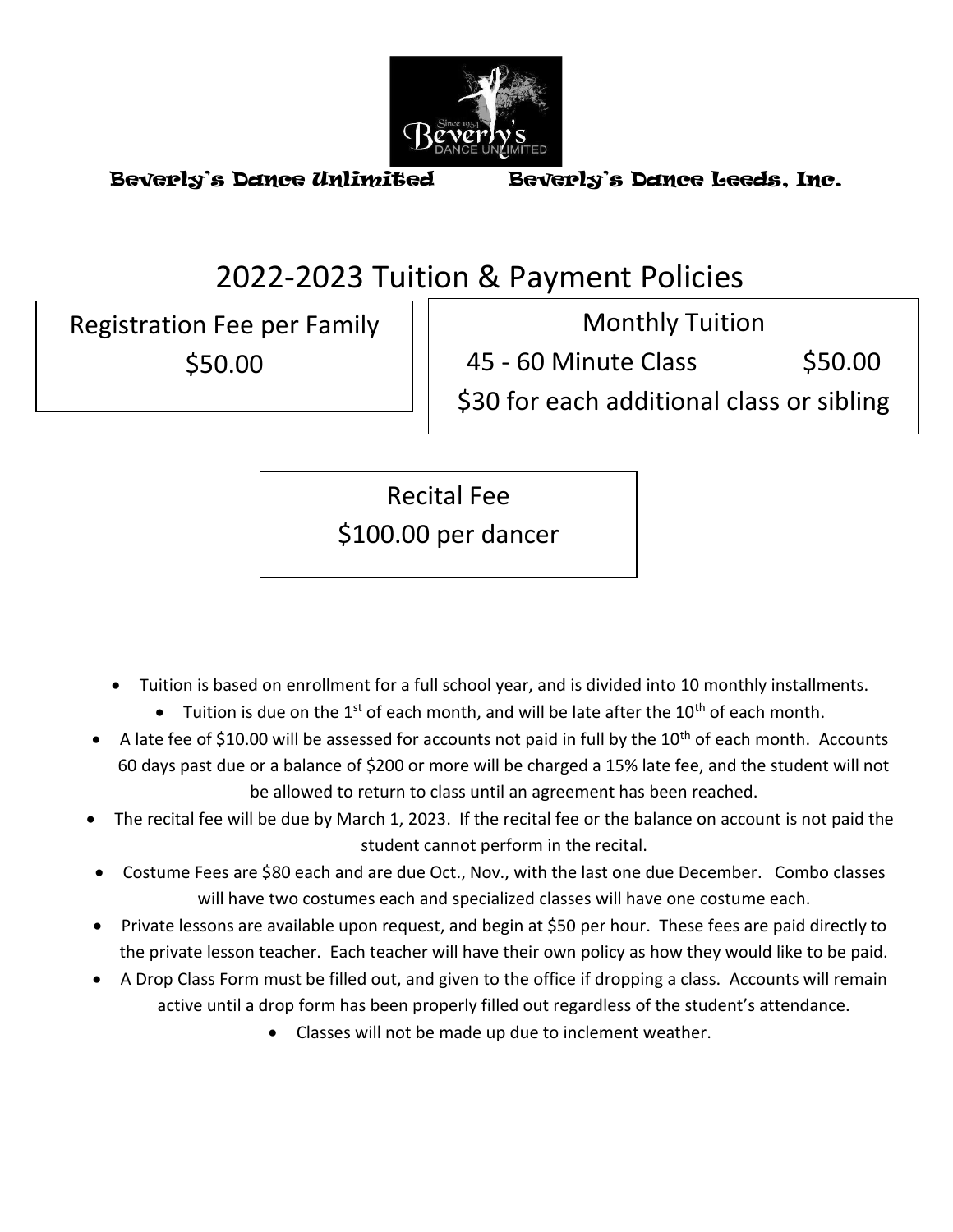

| 2022-2023 Fall Registration Form<br>PLEASE PRINT CLEARLY AND FILL IN ALL SPACES. |  |                                                                                  |  |  |  |  |  |
|----------------------------------------------------------------------------------|--|----------------------------------------------------------------------------------|--|--|--|--|--|
|                                                                                  |  | <b>Student Information</b>                                                       |  |  |  |  |  |
|                                                                                  |  |                                                                                  |  |  |  |  |  |
|                                                                                  |  |                                                                                  |  |  |  |  |  |
|                                                                                  |  |                                                                                  |  |  |  |  |  |
|                                                                                  |  |                                                                                  |  |  |  |  |  |
|                                                                                  |  | Grade                                                                            |  |  |  |  |  |
|                                                                                  |  |                                                                                  |  |  |  |  |  |
|                                                                                  |  |                                                                                  |  |  |  |  |  |
| How many years of dance? ________________ With Whom? ___________________________ |  |                                                                                  |  |  |  |  |  |
|                                                                                  |  | All 3,5,10 & 15 Year Awards will be presented on stage at Recital                |  |  |  |  |  |
| <b>Parent Information</b>                                                        |  |                                                                                  |  |  |  |  |  |
|                                                                                  |  | Parent/Guardian Name _______________________________Cell (_____)______-_________ |  |  |  |  |  |
|                                                                                  |  |                                                                                  |  |  |  |  |  |
|                                                                                  |  |                                                                                  |  |  |  |  |  |

**All** Studio News, Monthly Billing Statements and Information will be sent to you via email and/or "Remind". You will need to sign up for our **"Remind Texting"** program. This is the fastest way for us to correspond with you and you with us.

 **LEEDS CODE CLAY CODE**

**TEXT @leeds22-23**

**to 81010**

**TEXT @clay22-23 to 81010**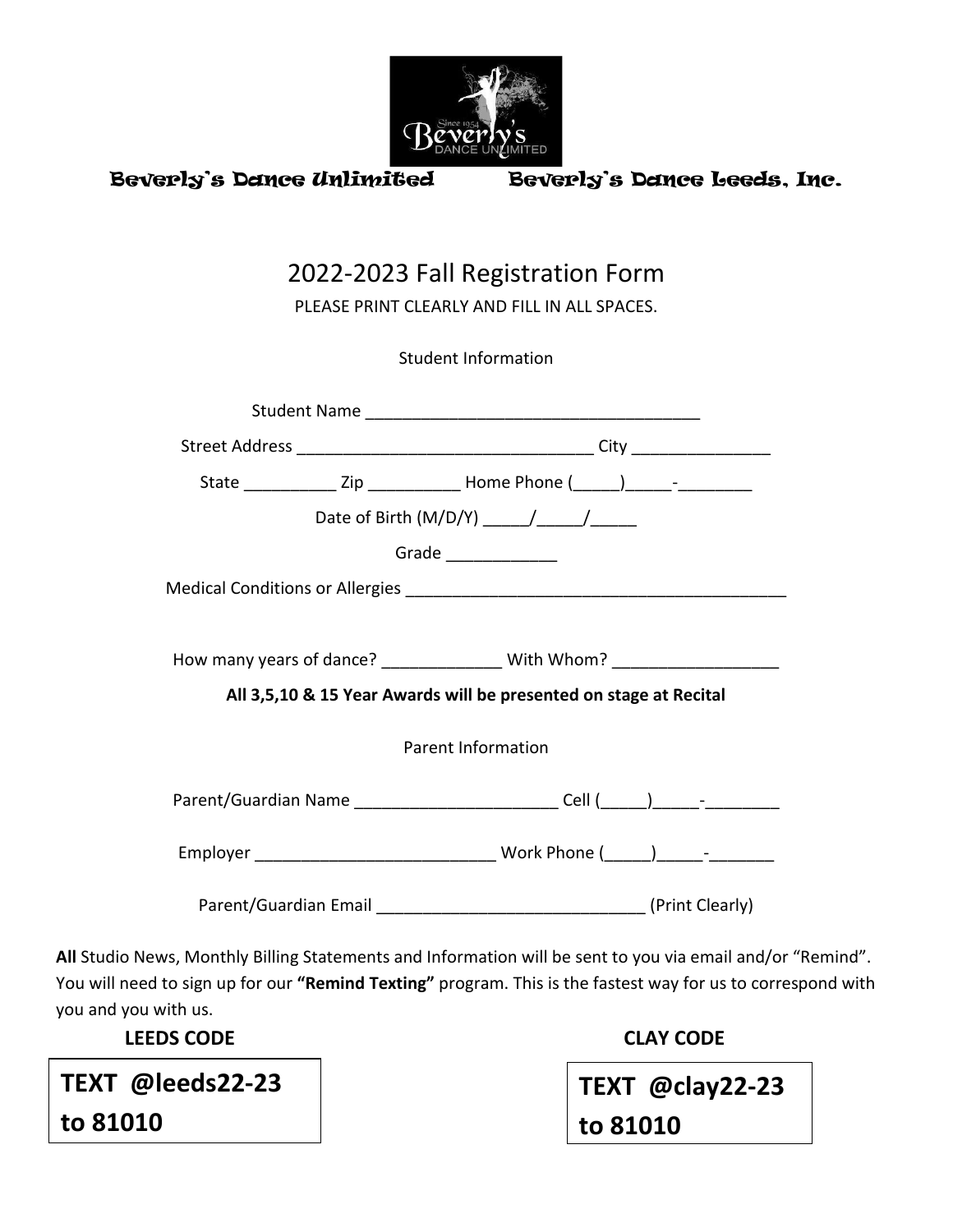

# **2022-2023 Class Attire and Shoe Requirements**

## **Dance Shoes**

If your child currently has dance shoes that fit, they are welcome to wear them. However, for pictures and recital they are required to have Revolution Shoes.

## **Class Attire**

- **Combo Classes:** Students are **required** to wear a leotard. Tights, skirts and tutus are optional. Revolution Ballet and Tap Shoes, with their names prominently displayed, are required. Also, a dance bag with their name on the outside is strongly suggested.
	- **Jazz/Contemporary:** Students are **required** to have a leotard or fitted, spandex top, booty shorts or jazz pants and transition tights. Revolution Jazz Shoes, turners or foot undeez, with their names prominently displayed, are required.
	- **Ballet:** Students are **required** to have a solid black leotard and Revolution with transition/convertible tights. Black skirts or bootie shorts can be worn as well. Revolution Split Sole Leather Ballet Shoes, with their name prominently displayed, are required.
	- **Tap:** Students are **required** to have a leotard or dance top, booty shorts or jazz pants and transition tights. Revolution or Capezio Tap Shoes, with their names prominently displayed, are required.
	- **Clogging:** Students are **required** to have a leotard or fitted, spandex top, booty shorts or jazz pants and transition tights. Clogging Shoes are required.
	- **Hip Hop:** Students are **required** to wear tennis shoes. Sweat pants, t-shirts, tanks, etc. are permitted. Sweat Pants must hit below the knee to be able to do floor work.
		- All Specialized Classes must wear Footless or Convertible Tights.

**Hair Requirements** All students should secure hair neatly off the face in a bun or ponytail. Short hair must be pulled back securely away from the face. Ballet classes should wear their hair in a bun, secured with hairpins. **\*Note – Students may be asked to leave class if not in appropriate dance attire.**

Student's Name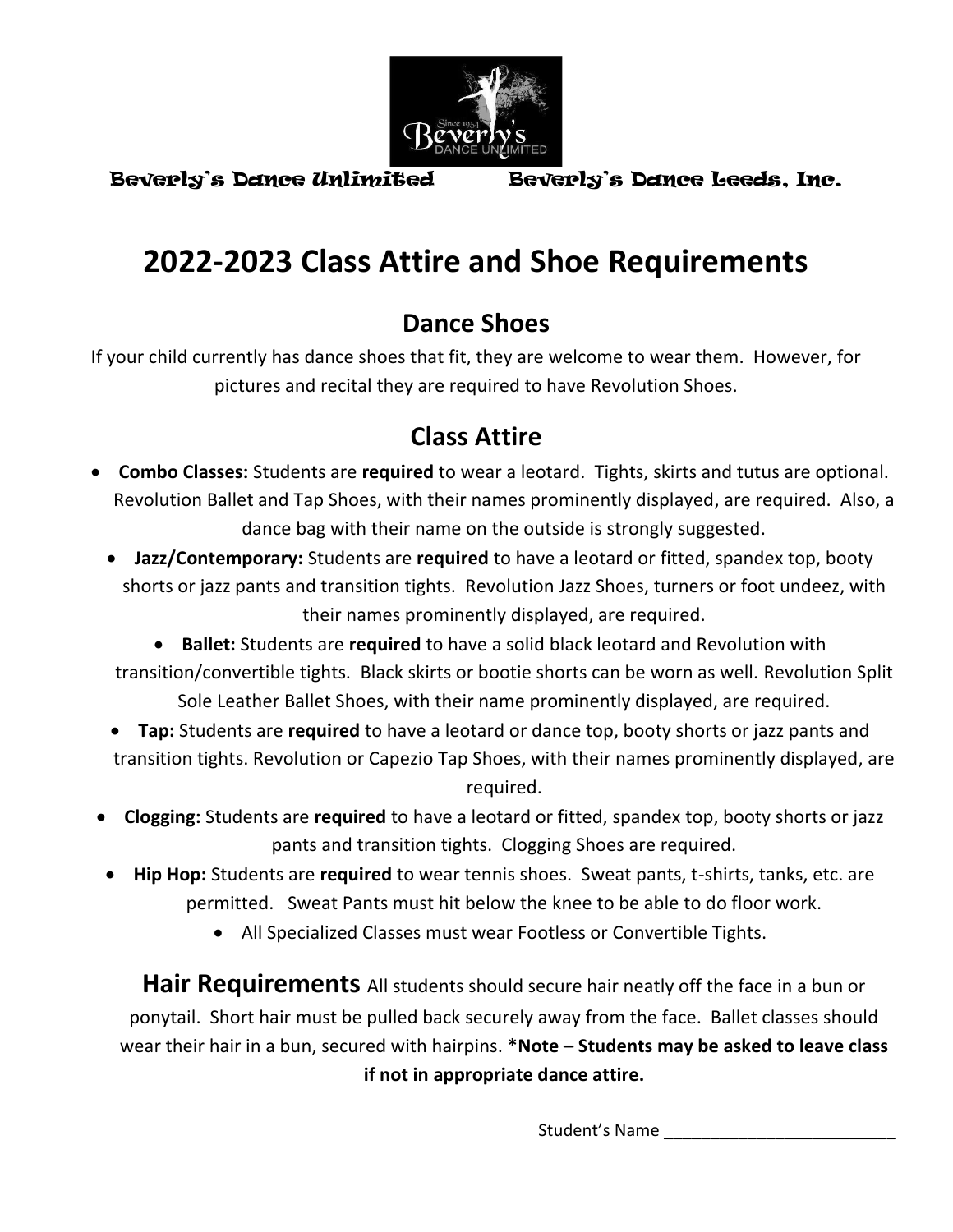

### Release Waiver

Beverly's Dance Unlimited or Beverly's Dance Leeds, Inc. nor any of its owners, teachers, office personnel or volunteers will be responsible for any accident or injury incurred on the premises. It is advised that all participants of dance lessons be covered by their own family insurance policy; as this is the only source of reimbursement.

## Photo/Video Release

I grant permission for my child's picture/video to be published on Beverly's Dance Unlimited Website & Beverly's Dance Leeds Inc.'s Website, Social Media or any other source of advertising as deemed fit.

## Behavior Policy

I understand that appropriate behavior is expected at all levels of dance. Any student who are disrupting the other students or disobeying the teacher will be dismissed from class, and a parent/guardian will be called.

### Dance Attire

I have read and understand the Dance Attire Policy. I also understand that any student that is not dressed in the appropriate attire may be sent out of class, and may not return until the appropriate attire is worn.

I have read and agree to all terms stated above. I also acknowledge that I am a legal guardian of the child written on this form, and at least 18 years of age.

Parent Signature **Executive Signature** and the set of the set of the set of the set of the set of the set of the set of the set of the set of the set of the set of the set of the set of the set of the set of the set of the

Student Signature

\*Parents, we need your help ensuring that our students are in proper dance attire. The dress code will be strictly enforced.